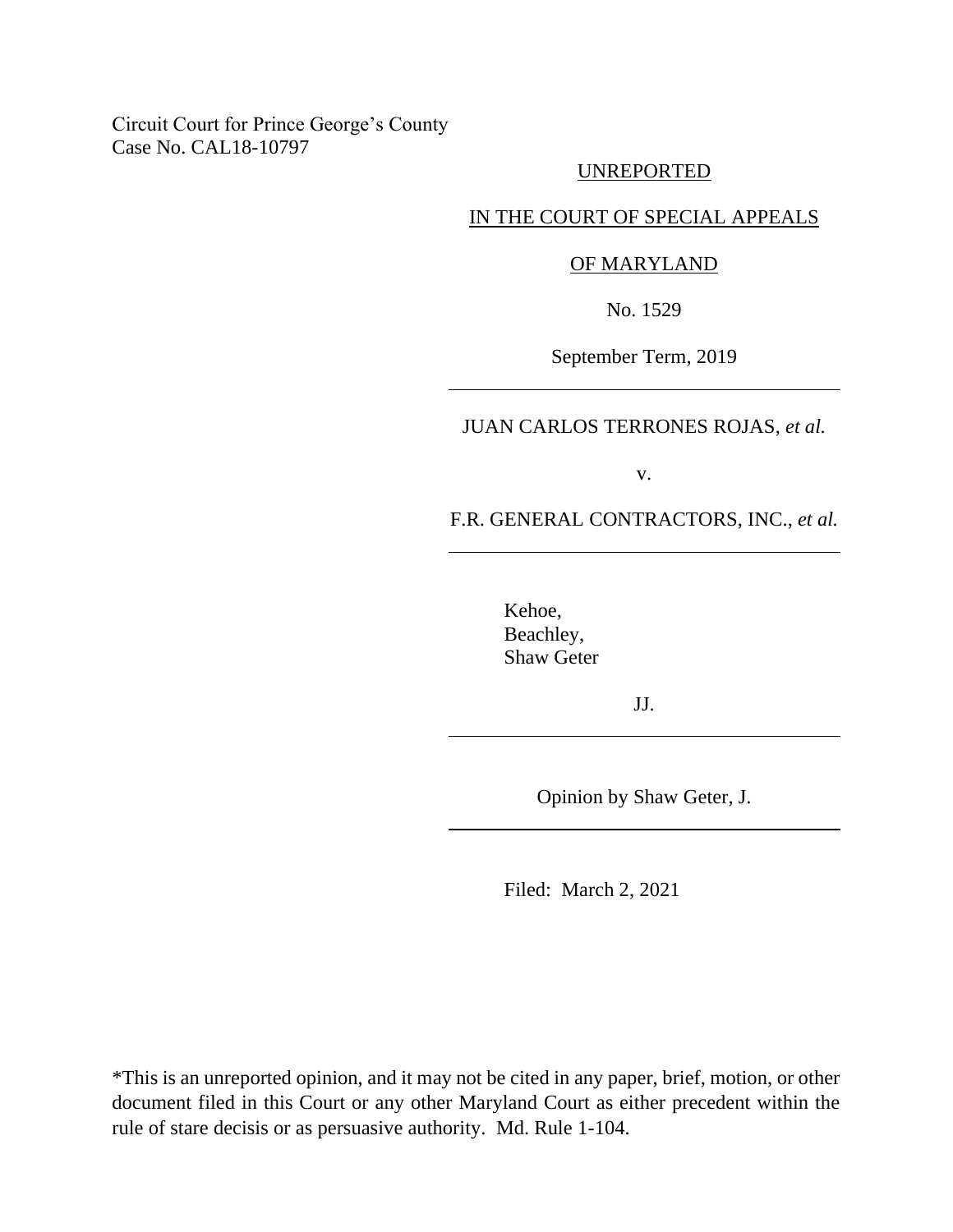This is an appeal from a judgment entered by the Circuit Court for Prince George's County in favor of appellees. Appellants timely appealed and present the following questions for our review:

- 1. Did the Circuit Court err in granting appellees' motion for judgment at the close of appellants' evidence based upon the federal Portal-to-Portal Act and contrary to Maryland law under the Maryland Wage and Hour Law, the Maryland Wage Payment and Collection Law, and the Code of Maryland Regulations?
- 2. Did the Circuit Court err in dismissing the entire action when appellees did not move for judgment on appellants' unjust enrichment claim?
- 3. Did the Circuit Court err in denying appellants' motion for class certification, motion to reconsider, and renewed motion for class certification in relying on "assertions" and "proffers" of the appellees in the face of appellants' sworn testimony?

For reasons discussed below, we conclude there was no error and we affirm.

## **BACKGROUND**

Appellants, Juan Carlos Terrones Rojas and Jose Carlos Rueda Torres were employed by appellees, F.R. General Contractors, Inc. and Commercial Interiors, Inc., to perform carpentry work at the MGM National Harbor resort and casino ("MGM") located in Prince George's County, Maryland. Appellants worked on the MGM construction site for approximately two months, from late 2015 through early 2016. Appellants gained access to the construction site at the MGM by parking at the Rosecroft Raceway and riding a shuttle bus provided by Whiting Turner Contracting Company, the general contractor for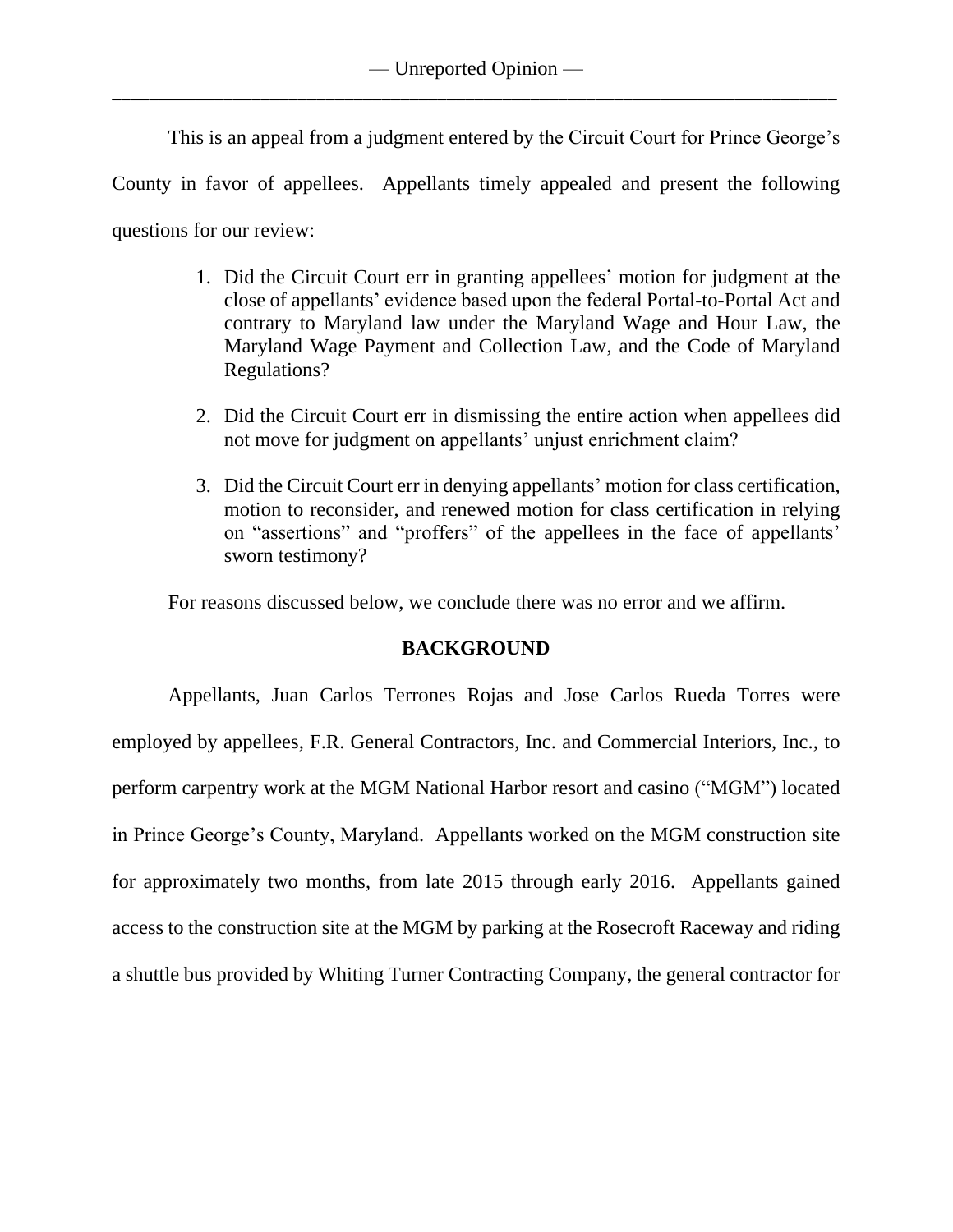— Unreported Opinion — \_\_\_\_\_\_\_\_\_\_\_\_\_\_\_\_\_\_\_\_\_\_\_\_\_\_\_\_\_\_\_\_\_\_\_\_\_\_\_\_\_\_\_\_\_\_\_\_\_\_\_\_\_\_\_\_\_\_\_\_\_\_\_\_\_\_\_\_\_\_\_\_\_\_\_\_\_\_

the MGM project, at no cost to appellants.<sup>1</sup> Appellants went through security and clockedin upon reaching the MGM construction site. At the end of their shifts, appellants rode a shuttle back to their vehicles parked at Rosecroft. Appellants stated they were told to park at the Rosecroft lot and to ride a shuttle to the MGM construction site at an orientation conducted by Whiting-Turner. A Whiting-Turner project safety manager testified that workers were not told they were required to take a shuttle from the Rosecroft lot. He further testified that workers were not permitted to park in delineated nearby lots but could be dropped-off in those lots or park in other lots that were not explicitly prohibited. He also relayed that employees were permitted to take public transportation or use the ridesharing app, Uber. No employee parking was available at the construction site.

Appellants were not compensated for wait and travel time on the shuttle, or time spent passing through security upon entry and departure from the MGM site. The driving distance from the Rosecroft lot to the construction site is approximately two and one-half miles. Appellees did not track the amount of time appellants spent waiting and traveling between Rosecroft and the MGM site. While waiting for and riding the shuttle bus, appellants did not receive work directives or instructions; load or maintain tools or equipment; don or doff protective or specialty equipment; or perform any construction work. All construction work was performed by appellants at the MGM site.

Appellants filed a Complaint and Jury Demand on April 5, 2018, and appellees filed

<sup>1</sup> Rosecroft Raceway is located at 6336 Rosecroft Drive, Fort Washington, Maryland, 20744. Whiting-Turner directed subcontractor employees to park at Rosecroft Raceway and ride shuttle busses to the MGM site.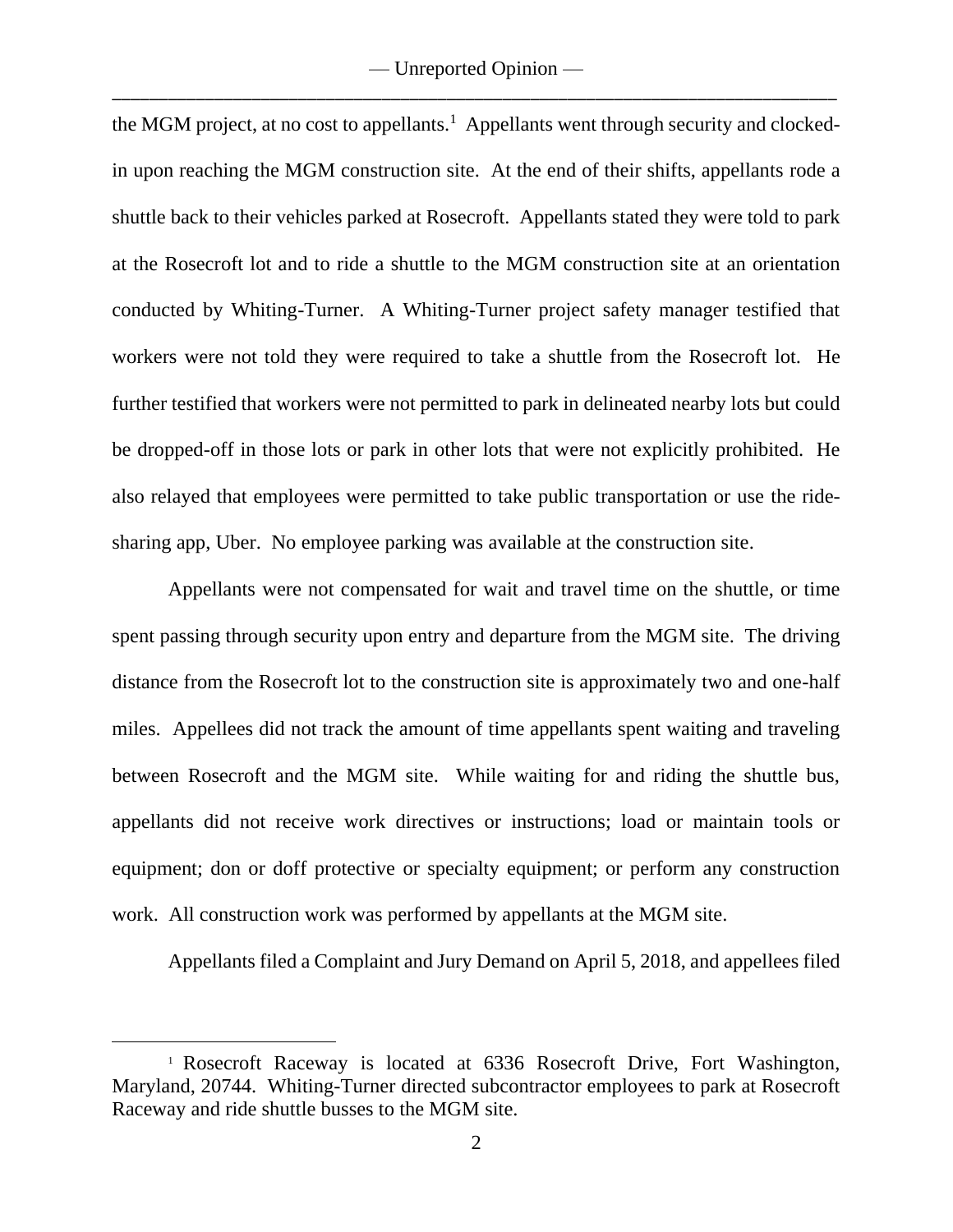— Unreported Opinion — \_\_\_\_\_\_\_\_\_\_\_\_\_\_\_\_\_\_\_\_\_\_\_\_\_\_\_\_\_\_\_\_\_\_\_\_\_\_\_\_\_\_\_\_\_\_\_\_\_\_\_\_\_\_\_\_\_\_\_\_\_\_\_\_\_\_\_\_\_\_\_\_\_\_\_\_\_\_

an Answer on August 30, 2018. Thereafter, appellants filed a Memorandum in Support of their Motion for Class Certification and requested a hearing and appellees filed a Memorandum in Opposition. On April 9, 2019, the court entered an order finding that appellants "failed to meet their burden of proof on both the numerosity and commonality factors under Maryland Rule 2-231(a)" and denied appellants' motion. Appellants then filed a Motion to Reconsider Denial of Class Certification and Request for Hearing and a Supplement and appellees filed their opposition. On June 5, 2019, the circuit court entered an order, again, denying appellants' motion, finding that appellants failed to meet the numerosity and commonality requirements.

On July 12, 2019, appellees filed a Motion for Summary Judgment and on July 24, 2019, appellants filed a Motion for Partial Summary Judgment. Both parties filed their respective responses and oppositions. Appellants then filed a Renewed Motion for Class Certification, or in the Alternative, Second Motion to Reconsider Denial of Class Certification, Motion for Sanctions, and to Shorten Time, and Request for Hearing. At a motions hearing on August 21, 2019, the court bifurcated the case on the issues of liability and damages and reserved ruling on the issue of class certification until a trial on the merits.

A jury trial was held from August 26, 2019 through August 29, 2019. At the close of evidence, appellees made a motion for judgment, which the court granted. The court, in its oral ruling, stated:

. . . In Maryland the law is clear. Employees are entitled to be compensated for all hours worked. "Hours of work" means the time during a workweek that an individual employed by an employer is required by the employer to be on the employer's premises, on duty, or at a prescribed workplace." And that's COMAR [0].9.12.41.10A.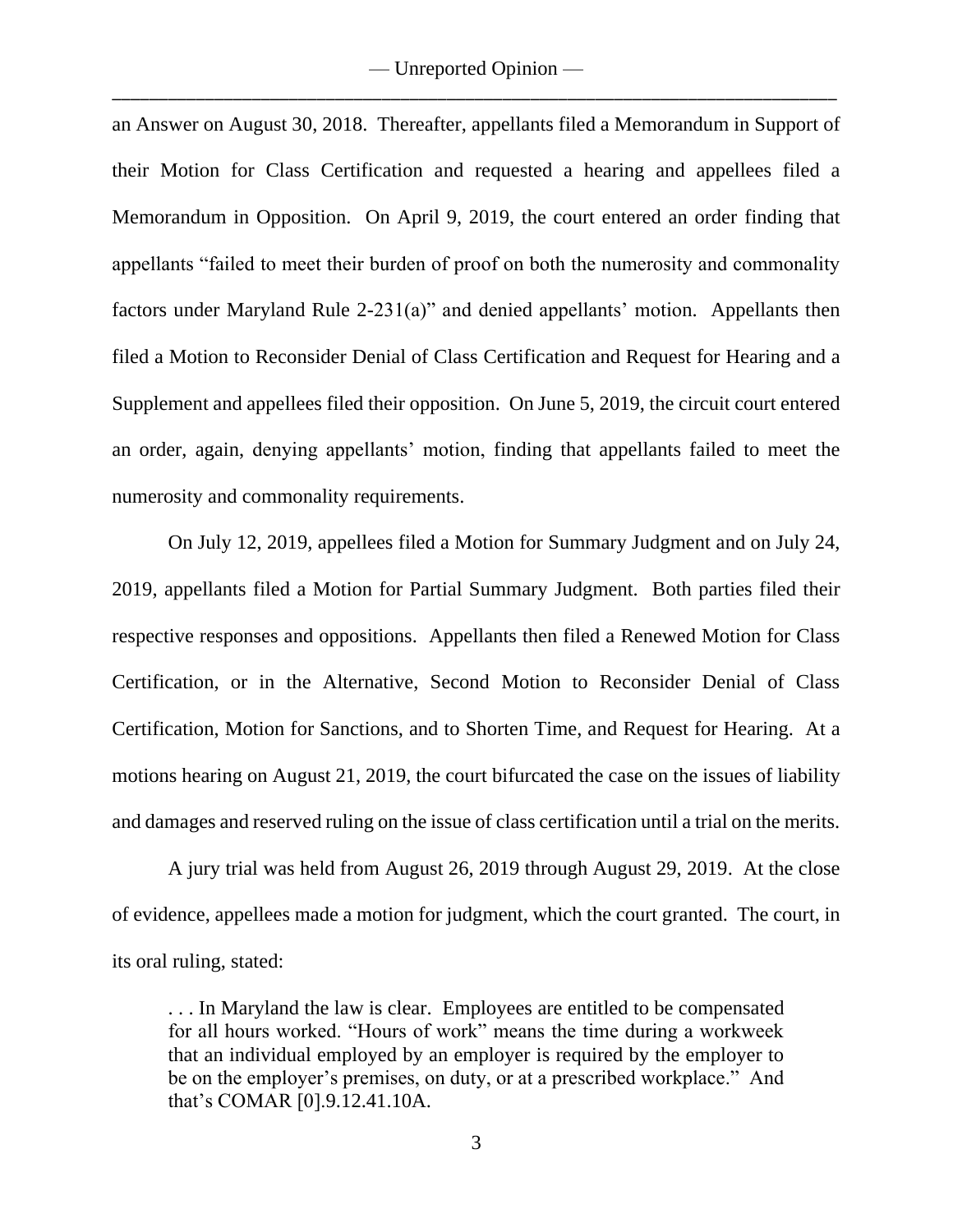In this matter, no reasonable jury could find that the [appellants] did anything other than park at Rosecroft. There was no instruction given, no equipment loaded, no work assigned or received, no principal or integral activities were performed.

Additionally, under Maryland law, travel time may be included in computing work hours if the individual travels during regular work hours, travels from one worksite to another, or is called out after work in emergency situations. And that's COMAR, the same cite, 09.12.41.10C.

In this matter, no reasonable jury could find that the [appellants] in this matter were traveling during regular work hours, nor that they were traveling from one worksite to another. And Subsection C of that section does not apply to this case.

As such, based on the evidence in the light most favorable to the [appellants] in this matter, the [c]ourt will grant judgment in favor of the [appellees] and the trial—the case will not resume. It will not be presented to the jury.

On September 12, 2019, the court granted a judgment in favor of appellees.

## **STANDARD OF REVIEW**

In Maryland, the grant or denial of a motion for judgment is governed by Rule 2- 519. "We review the decision to grant or deny a motion for judgment (in whole or in part) *de novo*. *DeMuth v. Strong*, 205 Md. App. 521, 547 (2012) (citing *Thomas v. Panco Mgmt. of Md., LLC*, 423 Md. 387, 393–94 (2011)). "In doing so '[w]e conduct the same analysis that a trial court should make when considering the motion for judgment.'" *C & B Constr., Inc. v. Dashiell*, 460 Md. 272, 279 (2018) (quoting *Thomas v. Panco Mgmt. of Md., LLC*, 423 Md. 387, 406–07 (2011)). Therefore, we "evaluate all evidence and reasonable evidentiary inferences, viewed in a light most favorable to the non-moving party" *Estate of Blair by Blair v. Austin*, 469 Md. 1, 17 (2020) (quoting *C & B Constr., Inc. v. Dashiell*, 460 Md. 272, 279 (2018)) (internal quotation marks omitted).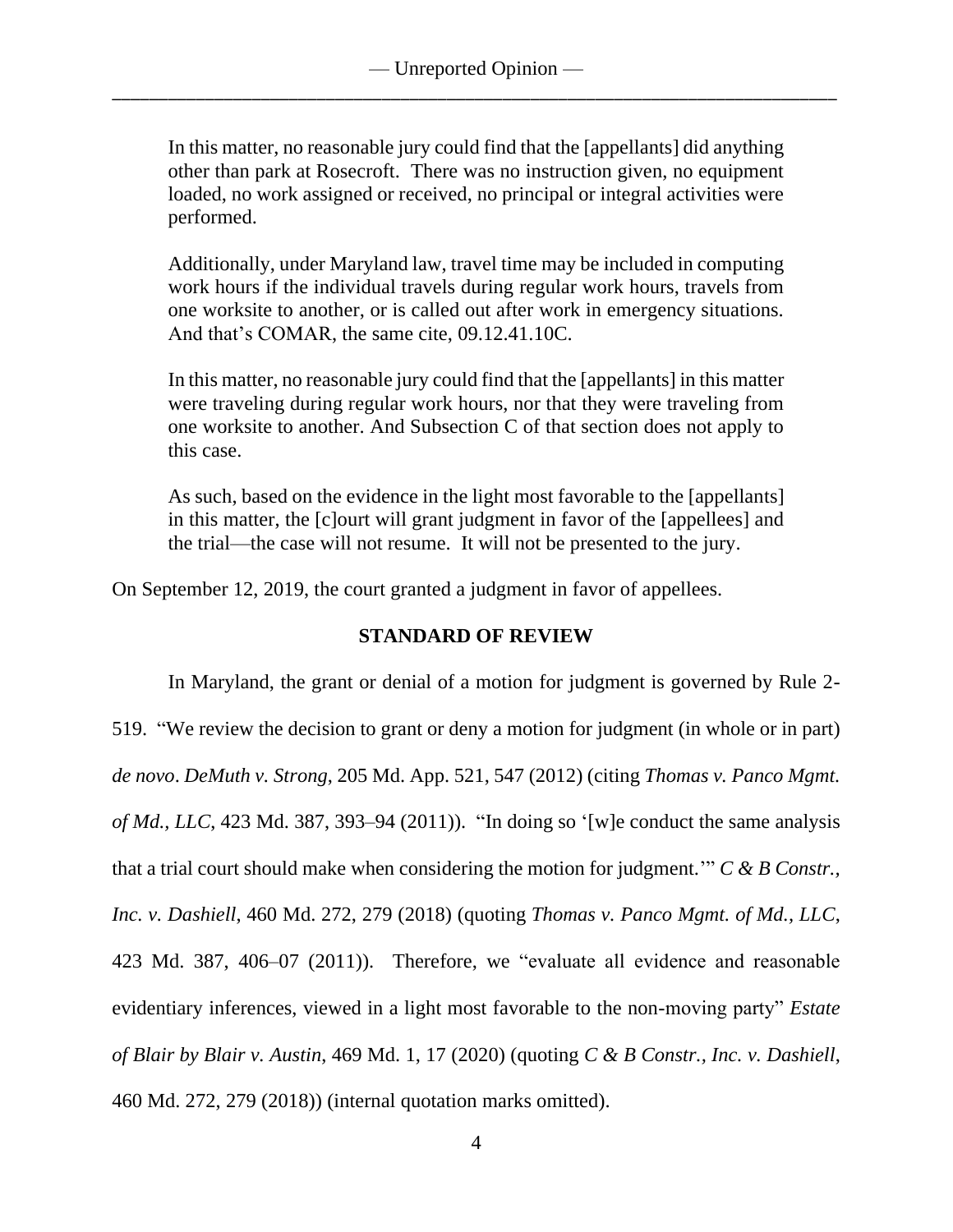— Unreported Opinion — \_\_\_\_\_\_\_\_\_\_\_\_\_\_\_\_\_\_\_\_\_\_\_\_\_\_\_\_\_\_\_\_\_\_\_\_\_\_\_\_\_\_\_\_\_\_\_\_\_\_\_\_\_\_\_\_\_\_\_\_\_\_\_\_\_\_\_\_\_\_\_\_\_\_\_\_\_\_

In Maryland, Rule 2-231 governs class certification. We review a circuit court's decision to grant or deny class certification "for abuse of discretion, based upon the 'recognition that the basis of the certification inquiry is essentially a factual one, and thus, deference is due.'" *Frazier v. Castle Ford, Ltd.*, 430 Md. 144, 155 (2013) (quoting *Creveling v. GEICO*, 376 Md. 72, 90 (2003)). "A less deferential standard of review applies when there is a question whether the court applied the proper legal standard for certification." *Frazier v. Castle Ford, Ltd.*, 430 Md. 144, 155 (2013) (citations omitted). "[W]hether the trial court used a correct legal standard in determining whether to grant or deny class certification is a question of law that we review *de novo*." *Creveling v. Gov't Employees Ins. Co.*, 376 Md. 72, 90 (2003) (citations omitted).

"The decision to bifurcate a trial is within the discretion of a trial judge. Such a decision is subject to the abuse of discretion standard of review. Primary considerations for application of the rule are convenience and avoiding prejudice." *St. Joseph Med. Ctr., Inc. v. Turnbull*, 432 Md. 259, 267–68 (2013) (quoting *Newell v. Richards*, 83 Md. App. 371, 387 (1990), *rev'd*, 323 Md. 717 (1991)).

#### **Discussion**

#### **A. Motion for Judgment**

Appellants argue that because Maryland has not explicitly adopted, the Portal-to-Portal Act, the federal amendment cannot be used to interpret the Maryland Wage and Hour Law ("MWHL"). However, in *Amaya v. DGS Constr., LLC*, \_\_\_ Md. App. \_\_\_, \_\_, No. 1857, Sept. Term 2019, slip op. at 14 (filed Feb. 24, 2021), we stated "it is unnecessary for Maryland to specifically express that we have adopted an amendment to a federal statute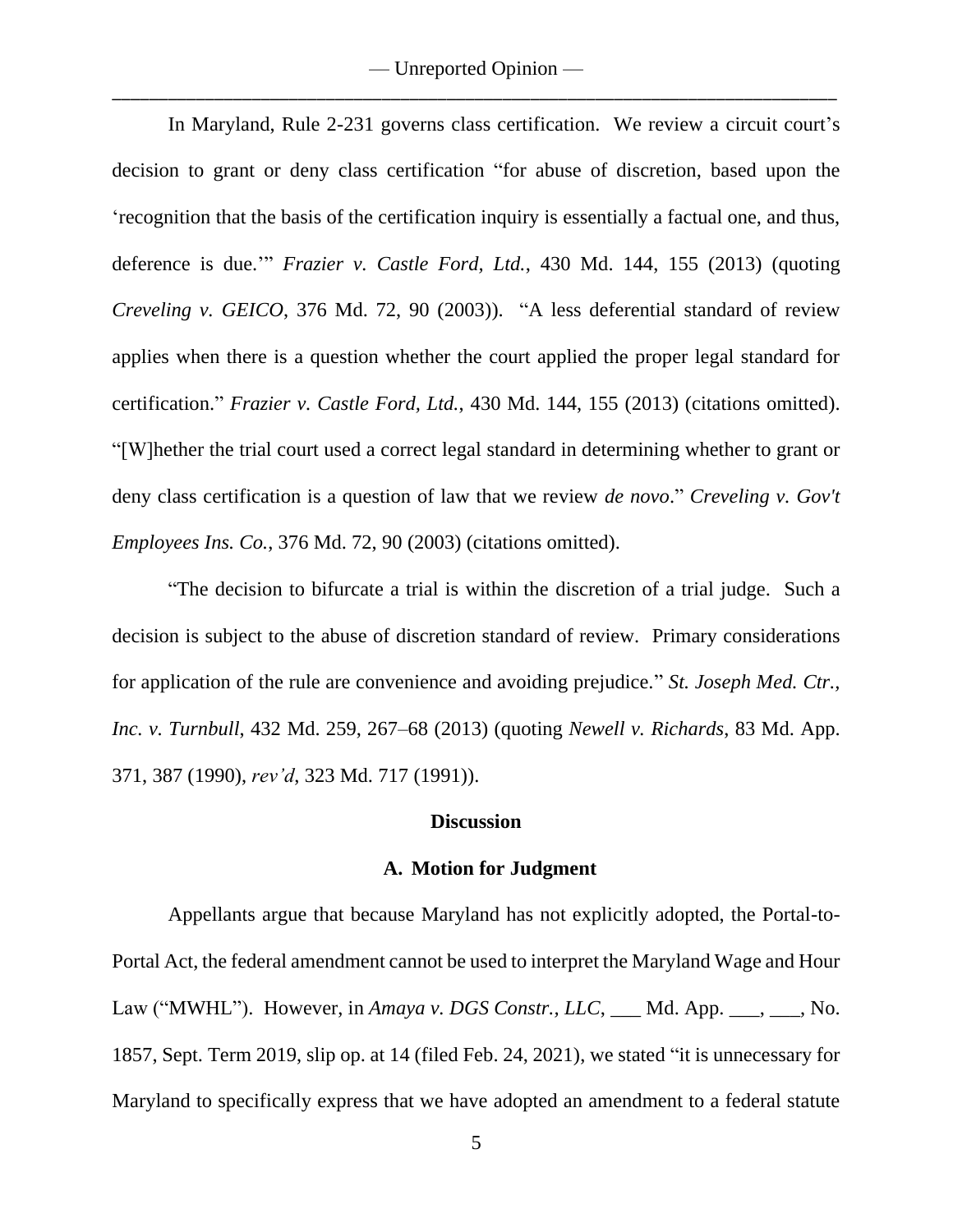where the Legislature has enacted a state's equivalent of the federal statute." We reiterated that "[i]ncorporating statutory provisions by reference, *partially or entirely*, into legislation has been long recognized as an acceptable practice on both the state and federal levels unless prohibited by constitutional provisions." *Id.* at 14 (quoting *Hanrahan v. Alterman*, 41 Md. App. 71, 81 (1979) (footnotes omitted)). We concluded that "the MWHL and its regulations must be read as interrelated parts of the statutory scheme that includes the FLSA, the Portal-to-Portal Act and accompanying regulations." *Id.* at 15. We held that "to determine what constitutes a worksite, [courts] examine not whether the employee was required to report to a location, but instead whether the employee performed part of their job function at the location." *Id.* at 21 (alteration not in original).

Appellants argue that Rosecroft was a worksite using the definition contained within the general contractor's Project Manual which defined the site to include "any and all material staging, lay down, storage, office, and parking areas located within a twenty-five (25) mile radius of the beltway parcel and which are under the control of Prime General Contractor and whose use is related to work performed at the Project." However, the Manual is not dispositive of appellants' claims under Maryland law. *See Amaya v. DGS Constr., LLC*, Md. App. \_\_\_, \_\_\_, No. 1857, Sept. Term 2019, slip op. at 21 (filed Feb. 24, 2021) ("to determine what constitutes a worksite, we examine . . . whether the employee performed part of their job function at the location.").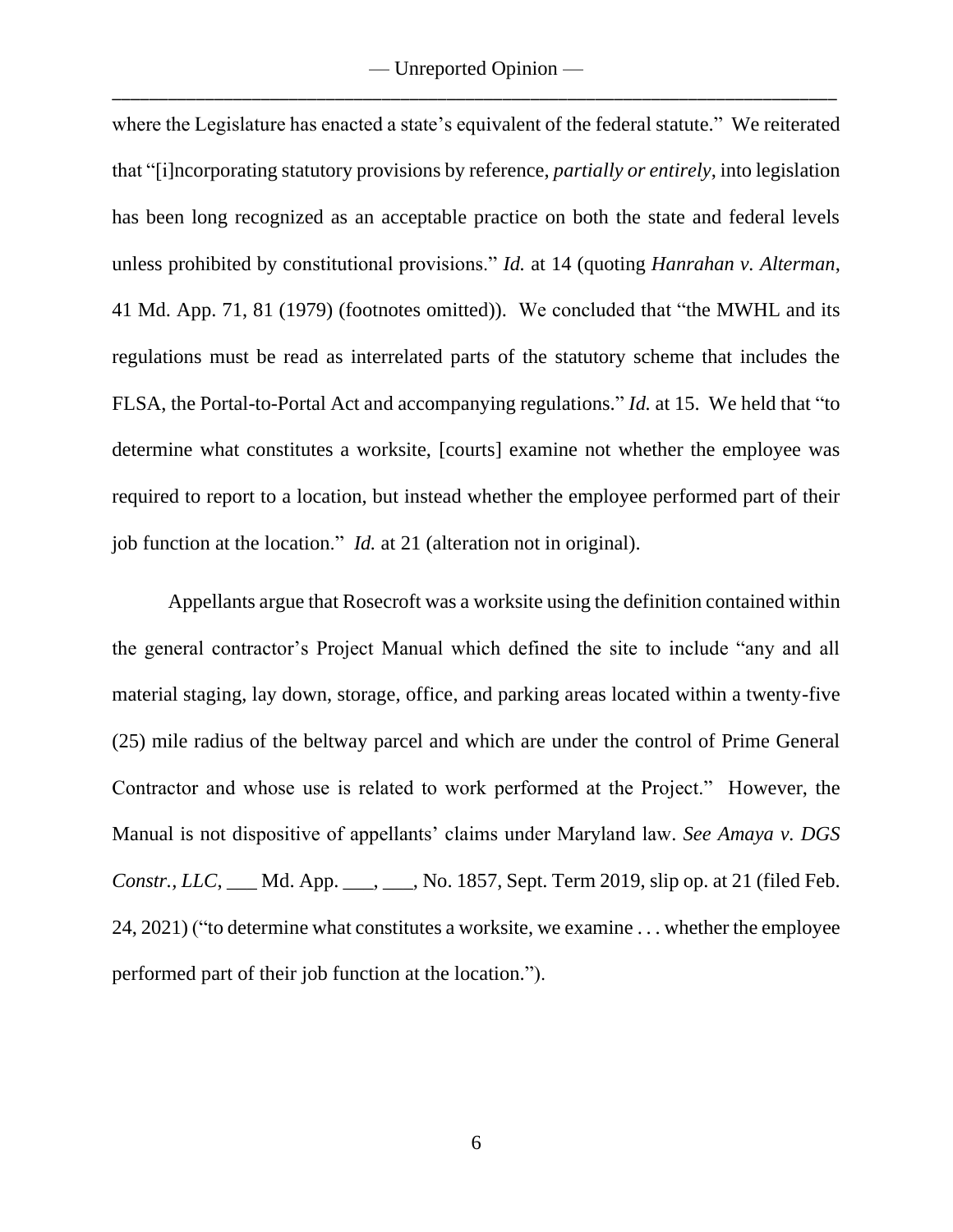Based on our examination of the record, carpentry at the MGM worksite was appellants' job function and principal activity. Rosecroft was not a worksite because, while there, appellants were not engaged in activities that were part of their functions as carpenters. Thus, appellants were not entitled to travel time from the Rosecroft parking lot to the MGM worksite and the circuit court did not err in granting appellees' motion for judgment.

## **B. Unjust Enrichment**

Maryland Rule 2-519(a) provides:

A party may move for judgment on any or all of the issues in any action at the close of the evidence offered by an opposing party, and in a jury trial at the close of all the evidence. The moving party shall state with particularity all reasons why the motion should be granted. No objection to the motion for judgment shall be necessary. A party does not waive the right to make the motion by introducing evidence during the presentation of an opposing party's case.

Appellants argue that the circuit court erred in dismissing their unjust enrichment claim when appellee did not move specifically for judgment on that claim. Appellants claim appellees' motion for judgment failed to meet the particularity standard under Maryland Rule 2-519(a). According to appellants, this Court, in *Kent Vill. Associates Joint Venture v. Smith*, interpreted Maryland Rule 2-519(a) to mean that "if a party does not move with particularity *or at all* with respect to a specific claim, jury resolution is appropriate." *See*, 104 Md. App. 507, 517 (1995). In *Kent Vill.*, we explained: "Rule 2- 519(a) requires that, in making a motion for judgment, the moving party "shall state with particularity all *reasons* why the motion should be granted." *Id.* at 516–17 (emphasis added). We concluded that the Rule 2-519(a) requirement "... means what it says. Failure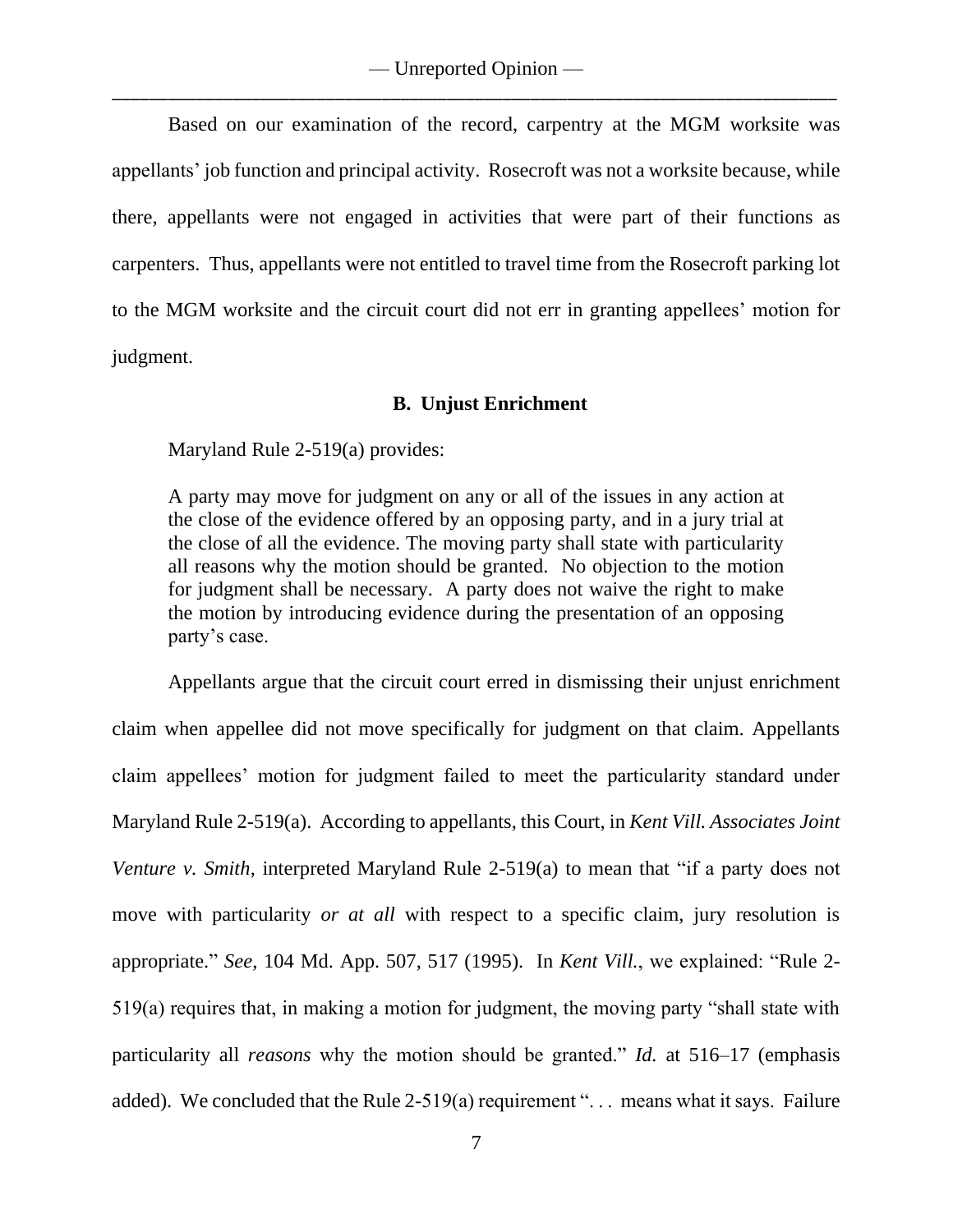to state a reason 'with particularity' serves to withdraw the issue from appellate review." *Id.* (citations omitted). The particularity requirement serves two purposes. "First, the trial judge must have a reasonable opportunity to consider all arguments when deciding which issues to submit to the jury and when framing jury instructions. Second, other parties must also have a fair opportunity to address all legal and evidentiary challenges and formulate their own trial strategies." *Brendel v. Ellis*, 129 Md. App. 309, 313–14 (1999) (citing *Kent Vill.*, 104 Md. App. at 517). *Kent Vill.* is not instructive here, as, the question of whether appellees stated, with particularity, reasons as to why their motion for judgment should be granted is not before us. Rather, the issue is whether appellees moved for judgment on the issue of unjust enrichment.

Appellants also cite *Commercial Union Ins. Co. v. Porter Hayden Co.*, 116 Md. App. 605, 635–36 (1997), for the proposition that a court may not enter judgment on an issue absent a motion made with particularity. In *Commercial Union Ins. Co.,* we stated: "It has long been established that a trial judge may not grant summary judgment *sua sponte* in the total absence of a motion for summary judgment by the parties, even when the factual and legal situation seems to cry out for it." *Commercial Union Ins. Co. v. Porter Hayden Co.*, 116 Md. App. 605, 635 (1997) (citations omitted). The issue in *Commercial Union*  was whether a motion for summary judgment made by a party would have been enough to support a judgment in favor of the opposing party, even absent a motion by the opposing party. *Id.* at 636. We explained that a judge "may grant a judgment not only for the moving party but also against the moving party (to wit, in favor of the opposing party). A cross ruling is no longer dependent on a cross motion. The prerogative to grant a summary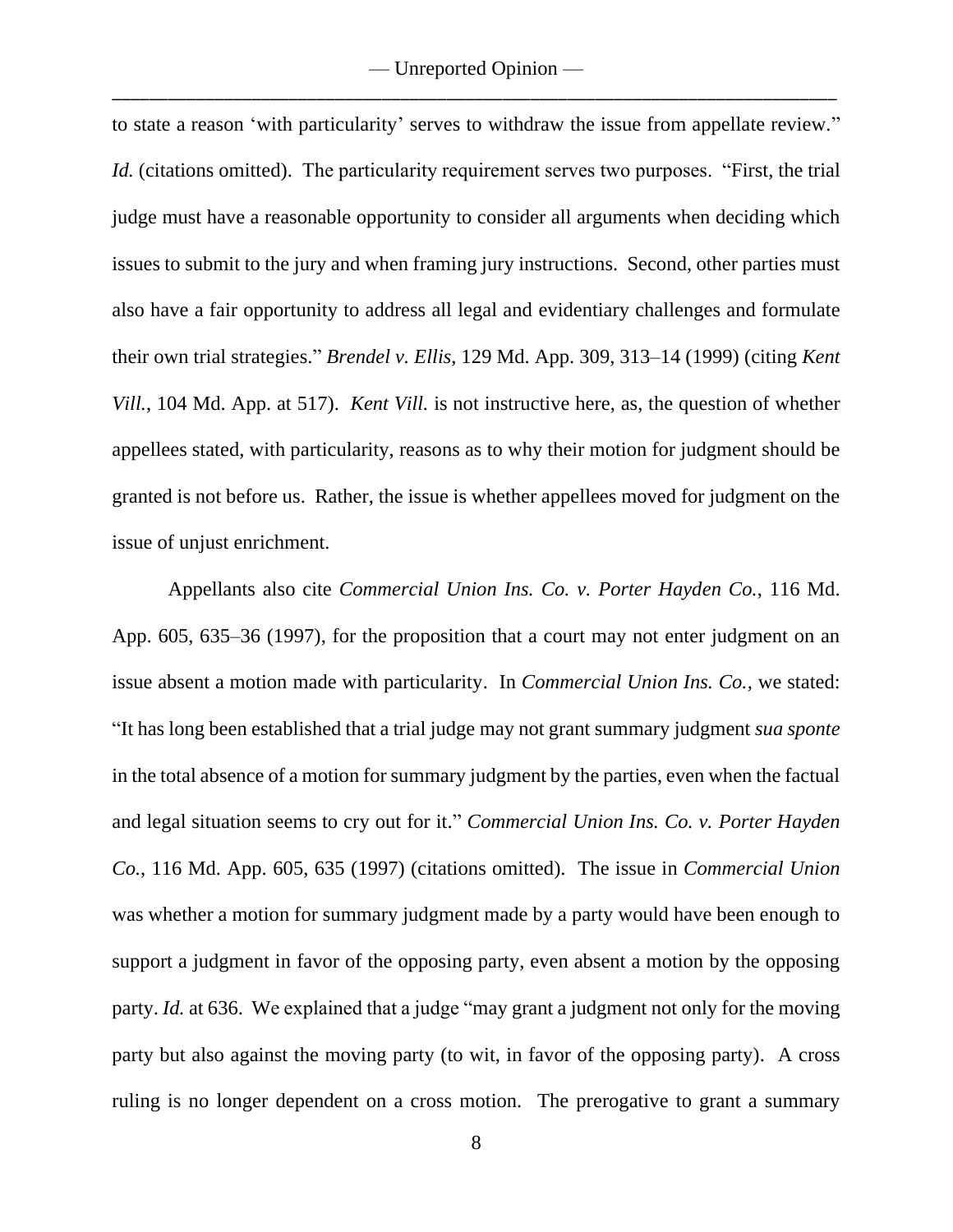judgment is now at least two-directional, even if not multi-directional." *Id.* (emphasis removed). Here, the circuit court granted a motion for judgment, not *sua sponte*, but based on appellees' motion for judgment. Therefore, *Commercial Union Ins. Co.*, is not applicable.

Appellees seem to argue that the circuit court may, *sua sponte*, grant a motion for judgment. For support, they cite *Slick v. Reinecker*, 154 Md. App. 312, 349 (2003), where this Court stated: "It is . . . clear that Rule 2-519, governing civil procedure, is to be construed consistently with Rule 4-324, its precise counterpart in criminal cases." Appellees note that Rule 4-324, "Motion for Judgment of Acquittal[,]" provides that the court may grant a judgment of acquittal on its own motion. Rule 4-234(a) also provides, in pertinent part:

A defendant may move for judgment of acquittal on one or more counts, or on one or more degrees of an offense which by law is divided into degrees, at the close of the evidence offered by the State and, in a jury trial, at the close of all the evidence.

Similarly, Rule 2-519(a) provides, in relevant part:

A party may move for judgment on any or all of the issues in any action at the close of the evidence offered by an opposing party, and in a jury trial at the close of all the evidence.

We explained, in *Slick*, "[i]t was with respect to that criminal counterpart" that in *Williams* 

*v. State*, 5 Md. App. 450, 455–56(1968), we observed:

It is because of this difference in the posture of the issue of the sufficiency of the evidence that we may entertain the issue on appeal in a jury case only upon the denial by the lower court of a motion for judgment of acquittal but we must entertain the issue in a non-jury case when presented on appeal even in the absence of a motion for judgment of acquittal below.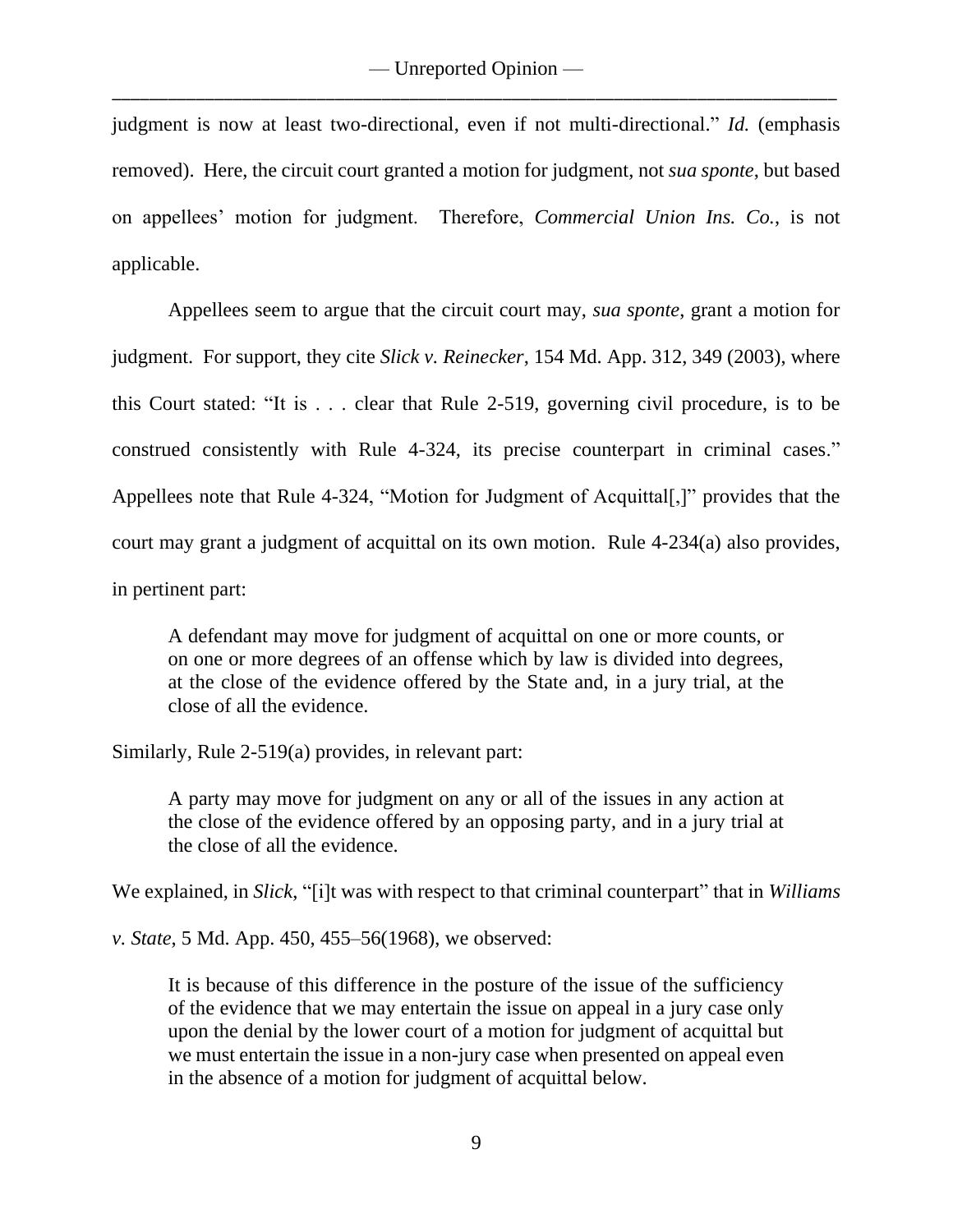*Id.* at 349. Here, as previously stated, the court dismissed appellants' claims, not *sua sponte*, but based on appellees' motion for judgment. Therefore, *Slick v. Reinecker* is not on point.

Appellees' counsel, in moving for judgment, argued:

I would submit to the [c]ourt that there is simply no factual issue to submit to this jury at this time. What the law is, is for the [c]ourt. What COMAR says it means is for the [c]ourt. What the statutory term "worksite" and "workplace" mean in COMAR is for the [c]ourt. What the—what does the contract mean, what's the contract language mean, that's for the [c]ourt.

There's just nothing, I would submit, for the jury to decide as a matter of law. And under Federal law, which is applicable, and COMAR, which is most definitely applicable, it's—we didn't have work at a worksite, and travel commuting time is just not compensable. Thank you.

Following argument, the court, in its oral ruling, stated:

All right. We've come to the end of Plaintiffs' case, and this [c]ourt must consider the evidence in the light most favorable to the Plaintiff and determine whether or not it is sufficient to justify sending the issues to the jury as to whether there has been any violation of the [MWPCL], as well as the MWHL.

\* \* \*

The question presented here is: Must [appellants] be compensated for the time spent traveling and waiting?

As appellees aptly note, that question would include the unjust enrichment claim.

Unjust enrichment is defined as a "quasi-contract" remedy "to provide relief for a plaintiff when an enforceable contract does not exist but fairness dictates that the plaintiff receive compensation for services provided." *County Com'rs of Caroline County v. J. Roland Dashiell & Sons, Inc.*, 358 Md. 83, 96–97 (2000) (citations omitted). The elements of unjust enrichment are: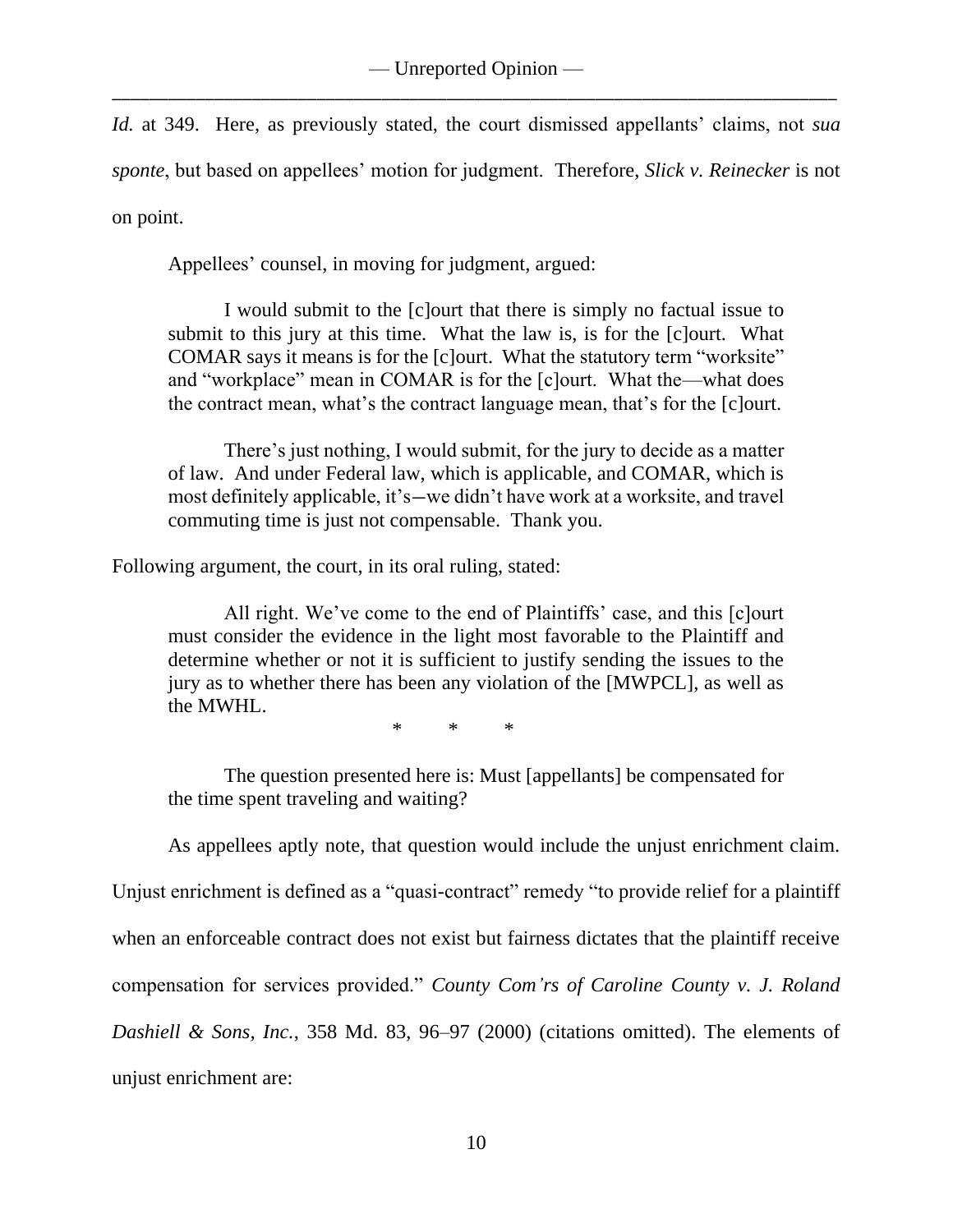1. A benefit conferred upon the defendant by the plaintiff;

2. An appreciation or knowledge by the defendant of the benefit; and

3. The acceptance or retention by the defendant of the benefit under such circumstances as to make it inequitable for the defendant to retain the benefit without the payment of its value.

*James B. Nutter & Co. v. Black*, 225 Md. App. 1, 25 (2015).

The circuit court ruled that: "[N]o reasonable jury could find that the [appellants]

did anything other than park at Rosecroft." The court then granted judgment in favor of

the appellees. The Court of Appeals, in *Nelson v. Carroll*, stated:

the sufficiency of the particularity of the reasons for a Rule 2-519(a) motion is determined in light of legal arguments that have been made in the course of the action, with particular emphasis on whether the trial judge could identify, through a process analogous to incorporation by reference, the argument that was being made in support of the motion.

350 Md. 247, 250 (1998). On the record in this case, we hold that appellees moved for judgment on all claims for liability and the court's ruling was in direct response to their motion. Thus, the court did not err.

Assuming, arguendo, the lower court did not understand appellees' motion to encompass the unjust enrichment claim, we find that the court's determination that appellants did not perform compensable work when parking and riding the shuttle is dispositive of the unjust enrichment claim. As we previously explained, unjust enrichment is a "quasi-contract" remedy "to provide relief for a plaintiff when an enforceable contract does not exist but fairness dictates that the plaintiff receive compensation for services provided." *County Com'rs of Caroline County*, 358 Md. 83, 96–97 (2000) (citations omitted). Here, the court found that appellants did not perform compensable services or work when parking and riding the shuttle. Therefore, the circuit court properly dismissed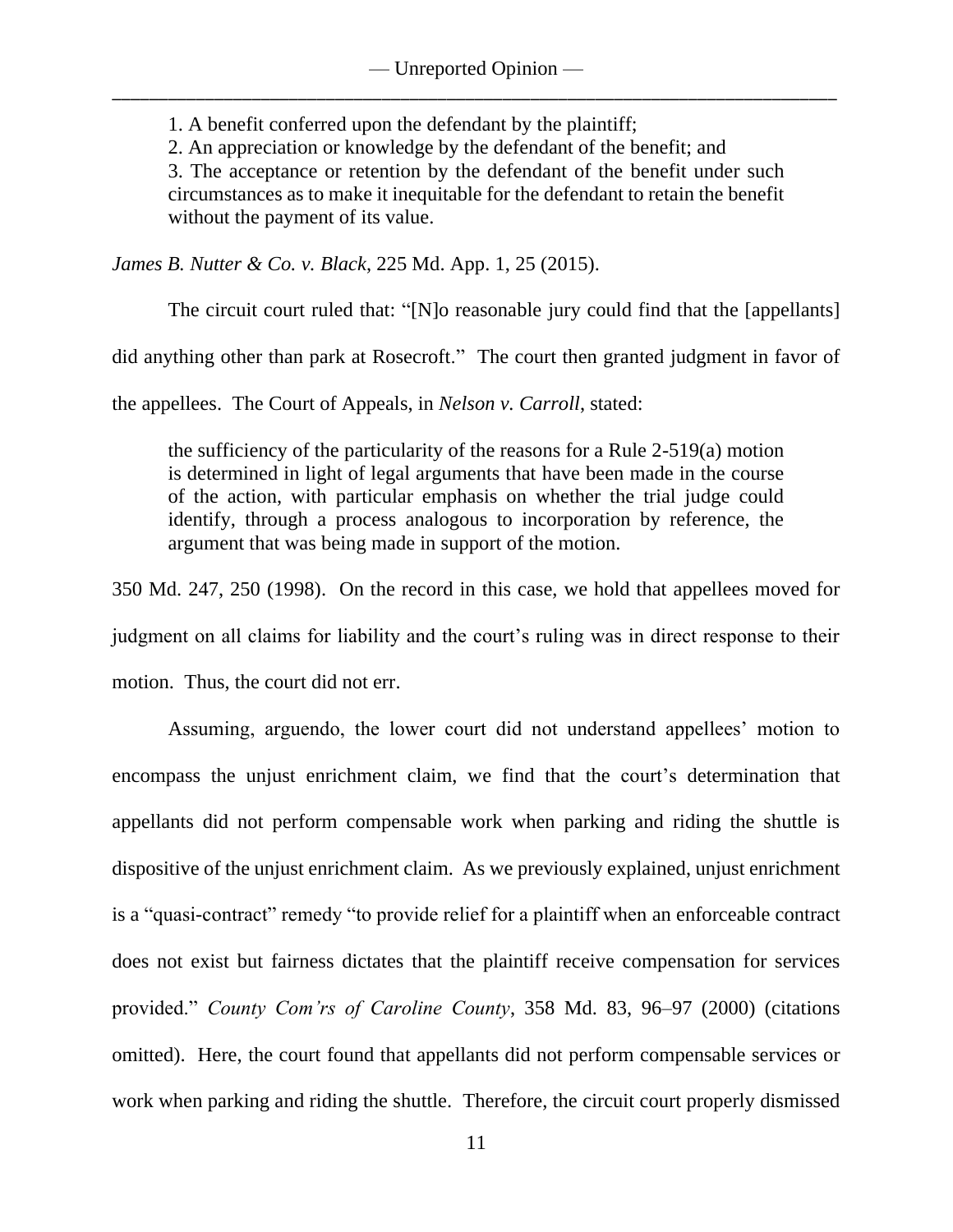the unjust enrichment claim.

# **C. Class Certification**

Appellants argue the circuit court erred in denying their motions for class certification and in bifurcating damages and liability. Appellants contend that a court's determination on class certification "may not be rested upon the merits of the underlying cause(s) of action." *Philip Morris Inc. v. Angeletti*, 358 Md. 689, 726 (2000) (citing *Eisen*, 417 U.S. at 177–78). Appellants cite the Supreme Court's decision in *Eisen v. Carlisle & Jacquelin*, where the Court found "nothing in either the language or history of Rule 23 that gives a court any authority to conduct a preliminary inquiry into the merits of a suit in order to determine whether it may be maintained as a class action." 417 U.S. 156, 177 (1974).<sup>2</sup>

We note the *Eisen* Court further explained,

such a procedure contravenes the Rule by allowing a representative plaintiff to secure the benefits of a class action without first satisfying the requirements for it. He is thereby allowed to obtain a determination on the merits of the claims advanced on behalf of the class without any assurance that a class action may be maintained.

*Eisen v. Carlisle & Jacquelin*, 417 U.S. 156, 177–78 (1974). The Court also noted:

a preliminary determination of the merits may result in substantial prejudice to a defendant, since of necessity it is not accompanied by the traditional rules and procedures applicable to civil trials. The court's tentative findings, made in the absence of established safeguards, may color the subsequent proceedings and place an unfair burden on the defendant.

*Id.* at 178.

<sup>2</sup> Federal Rule of Civil Procedure 23 provides prerequisites that must be satisfied before a district court may certify a class. *See Gen. Tel. Co. of Sw. v. Falcon*, 457 U.S. 147, 160 (1982).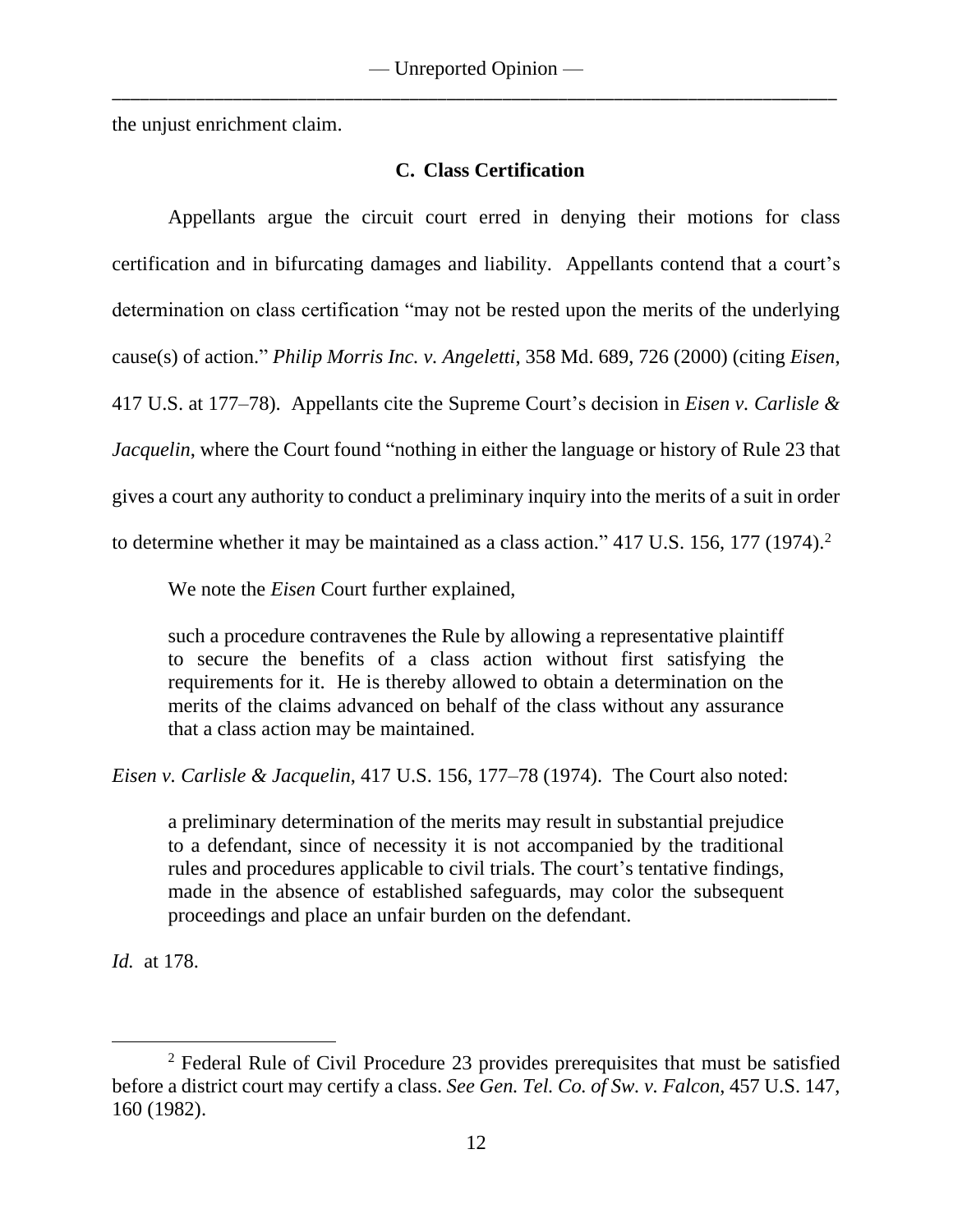In the present case, appellants filed a motion for class certification that was denied by the court. They then filed a motion for reconsideration which was also denied. Several months later, appellants filed a renewed motion for class certification, wherein they requested the court: "(1) certify the class . . . *or . . . (2) bifurcate liability for trial . . . and reserve on certification, if and until after liability is found for [appellants]*." (emphasis added).

Maryland Rule 2-231 provides, in relevant part:

. . . the court shall determine by order *as soon as practicable* after commencement of the action whether it is to be maintained as a class action . . . The order shall include the court's findings and reasons for certifying or refusing to certify the action as a class action. The order may be conditional and may be altered or amended before the decision on the merits.

(emphasis added). Maryland Rule 2-503(b) provides:

(b) Separate Trials. In furtherance of convenience or to avoid prejudice, the court, on motion or on its own initiative, may order a separate trial of any claim, counterclaim, cross-claim, or third-party claim, or of any separate issue, or of any number of claims, counterclaims, cross-claims, third-party claims, or issues.

In *Myers v. Celotex Corp.*, this Court concluded that bifurcation of the issues at trial was proper where an outcome in favor of the defendants on the first issue eliminated the need to present evidence on the remaining issues, and bifurcation was a convenience to the court, the jury and the parties. 88 Md. App. 442, 448–49 (1991). In *Myers*, we approved the circuit court's decision to trifurcate a trial, involving cancer-related deaths allegedly caused by exposure to asbestos, into three phases: (1) whether the parties contracted an asbestosrelated disease, and compensatory damages; (2) product identification; and (3) state of the art testimony and other defenses. *Id.* at 447.